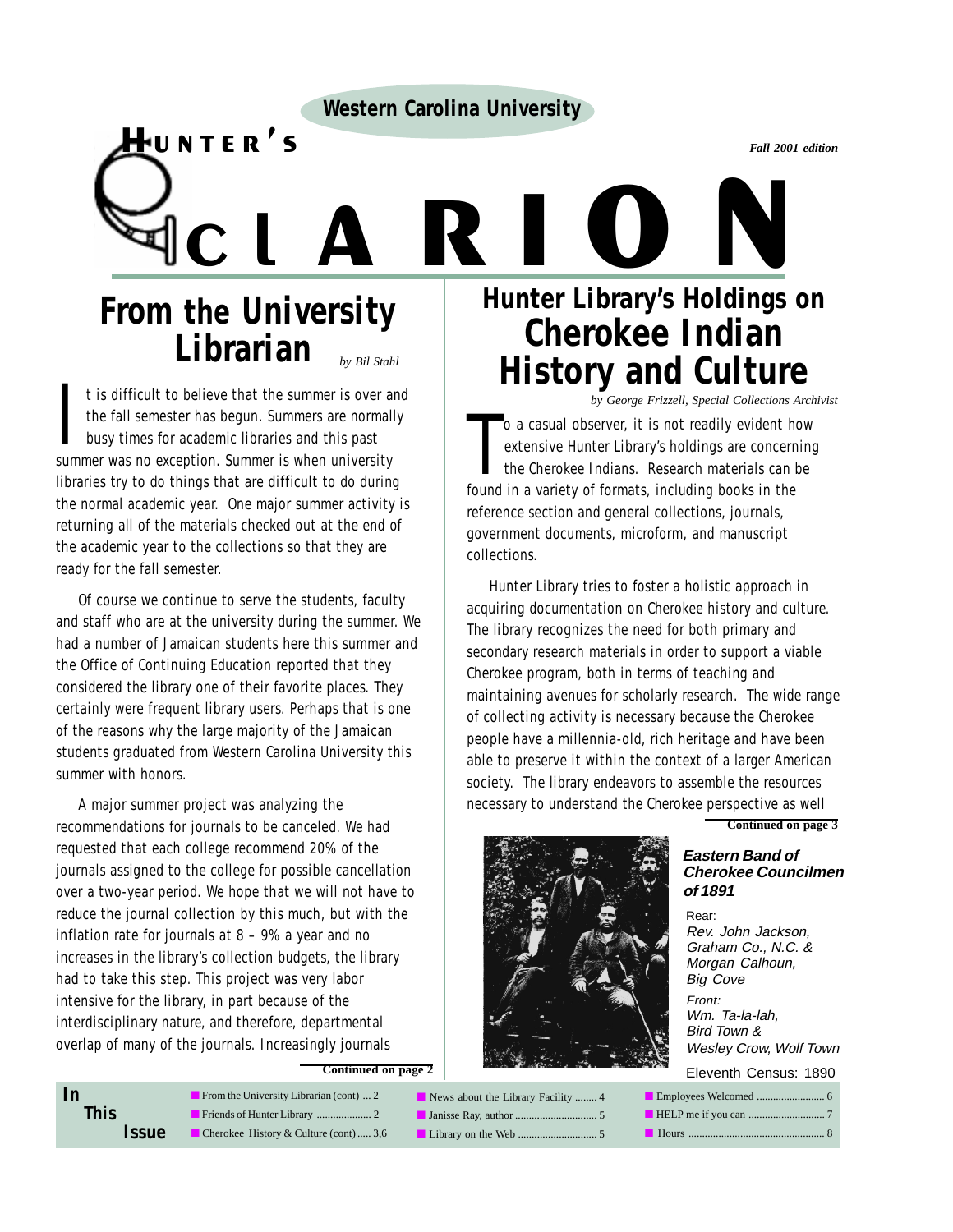#### **page 2**

#### **Continued from page1 From the University Librarian**

support more than one academic department. The library worked closely with the colleges and departments and the level of cooperation in this difficult undertaking was extremely high. While there were a few journals that will not be missed, a cut of this magnitude will have a serious impact on the library's ability to provide primary current research sources. As of this writing, the state and institutional budget situation remains unclear, so we are not sure what our target reduction figure for this year will be.

One unexpected potential journal cost increase has arisen in the State Legislature's attempt to balance the budget. A "tax loophole" that the Legislature is considering closing is the tax exemption on some journals and newspapers. If this loophole is closed, the library will wind up paying \$30,000 more a year for its existing journal and newspaper subscriptions. The UNC libraries have made the State Legislature aware of the impact of this proposal on library collections.

Another major summer project was revamping our library handouts and Web pages to reflect changes in the collections and our services. Among other things, we have to announce the new online databases that are available through NC LIVE. Yet another improvement implemented this summer is the inclusion of the online journals we have access to, either through direct subscription or through NC LIVE, in our online catalog.

Stephen Findlay and George Frizzell made great progress in getting the files of the  $19<sup>th</sup>$  Century Cherokee newspaper, the *Cherokee Phoenix*, up on the Web. The Friends of Hunter Library funded the staff to input the English language articles that appeared in the *Cherokee Phoenix* into the computer as word-processed files. The library will be making those files available to everyone on the World Wide Web soon.

We conducted two successful librarian searches during the spring and summer (see related articles in this issue). However, we are still in the process of searching for a Director of Public Services. Finding librarians is becoming increasingly difficult for everyone. There are simply more job options available for librarians. Approximately 20% of library science graduates take positions in organizations other than libraries. Also, there is a growing number of open positions in libraries. According to a recent *New York Times* article, it is estimated that within the next 12 years half of the

# **Friends of Hunter Library Welcome New**



**Board Members**

*by Linda Gillman, FHL Board Secretary*

¨ The Friends of Hunter Library Board of Advisors recently welcomed Deborah Bardo and Brian Railsback to the FHL Board of Advisors. The newly energized FHL Board is expected to elect officers at its fall 2001 meeting, at which time a Chancellor's appointment will join the board. Also planned, a fall event and a spring event, both of which will be announced in early fall. If you are interested in being a member of this dynamic organization, please inquire at the Circulation Desk. It's a great group of folks!

125,000 fully qualified librarians in the country will retire. If you know of anyone who might be interested in a truly interesting career as a librarian, please invite them to talk to any of the librarians at Hunter Library.

The library staff continued to work on both short term and long term planning. We have been identifying the basic assumptions about the future that will be used as a basis for a strategic plan. A planning process is being finalized that will involve representatives from all parts of the university and from the Friends of Hunter Library. We are in the process of establishing ongoing student and faculty library advisory groups. With the rapid rate of change both in the library world and in higher education, the most important aspect of our planning efforts will be developing effective planning processes. With the highly dynamic information environment we find ourselves in, the library will need to do ongoing planning and implementations.

The library staff is excited about the start of another academic year when we will get to work with many new students and faculty as well as those we have enjoyed working with for years. The year promises to bring both exciting and, at times, difficult challenges. There are many tasks we hope to accomplish. We are looking forward to hosting Friends of Hunter Library events and celebrating, during National Library Week, the Library's 20<sup>th</sup> anniversary of being in the building addition.

¨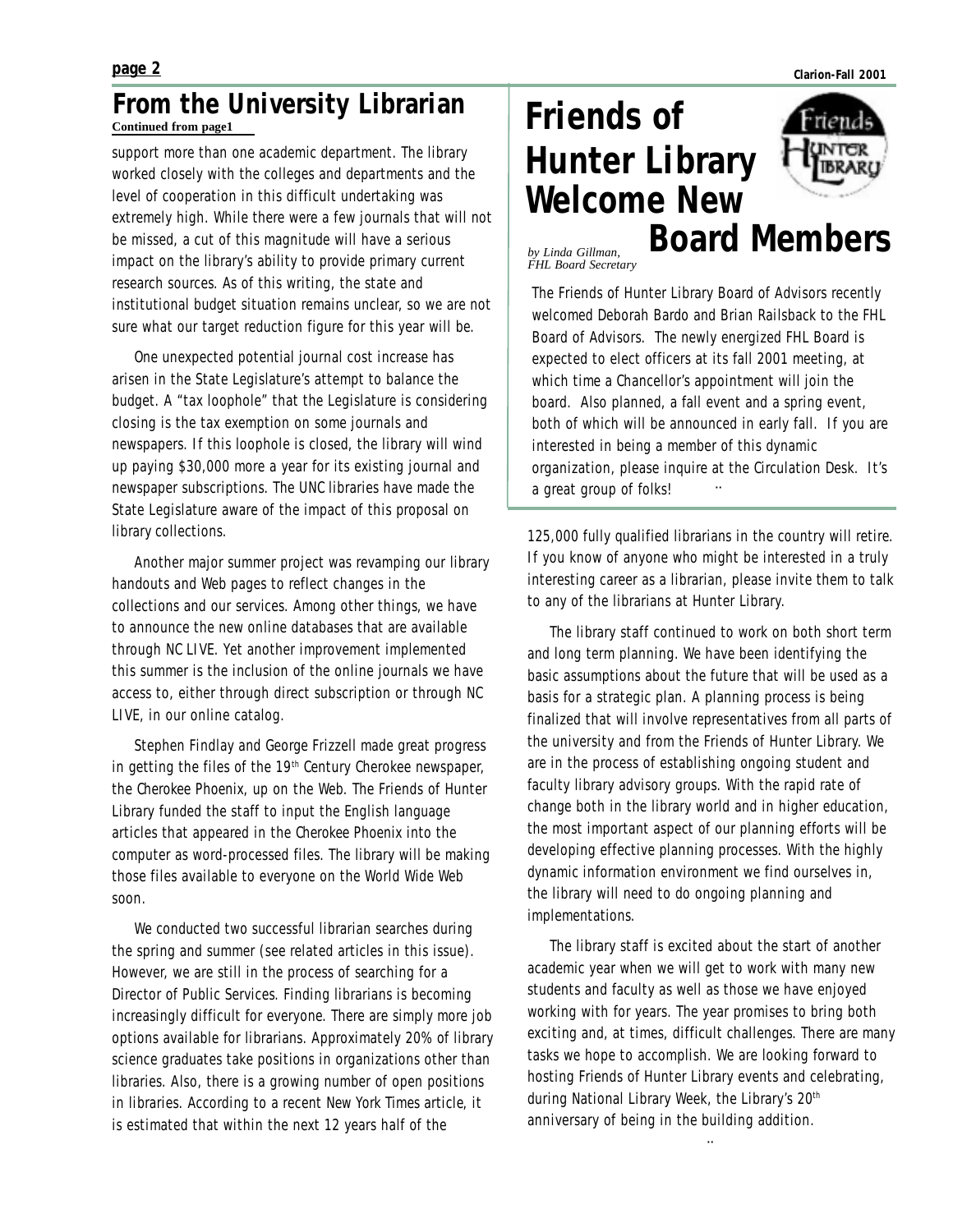### **Hunter Library's Holdings on Cherokee Indian History and Culture**

as Cherokee-white relations and to avoid relegating Cherokee contributions to a "supporting" role in United States history.

The goal is to reduce the balkanization of documentation on Cherokee history and also to recognize the Eastern Band of Cherokees as one of the principal communities in western North Carolina. In addition to the Cherokees' own records of their society and tribal governments, they had extensive interactions with foreign nations, colonial and state governments, the United States government, as well as various religious and secular societies. The geographic location of the Cherokees accounts for the distribution of research materials. The Cherokees' historic homelands were located within boundaries now claimed by Alabama, Georgia, Kentucky, North Carolina, South Carolina, Tennessee, Virginia, and later also Arkansas and Oklahoma.

An important facet of the library's Cherokee holdings is its chronological range. The library's manuscript collections, book and serials holdings, and microform sets represent over three centuries of primary documentation on the Cherokee Nation and people.

The Special Collections unit houses the "Cherokee Documents in Foreign Archives" collection, an 800-reel set of microfilm featuring primary documents dating from the late 17th century through the 18th century from archives in Canada, France, Great Britain, Mexico and Spain. The existence of extensive documentation concerning the Cherokee in other countries is easy to explain. In the eighteenth-century, the Cherokees were in contact with the major European powers that sought to dominate eastern North America. Due to their strategic location in the Southern Appalachian highlands, the Cherokees had contact with the British (and Americans) along the Atlantic seaboard, the French along the Mississippi River basin and its tributaries, and the Spanish along the Gulf coast. A published guide to the collection is available which provides abstracts of individual documents and indexing (William L. Anderson and James A. Lewis, *A Guide to Cherokee Documents in Foreign Archives*).

By the late 1700s, the newly inaugurated United States began to supplant European hegemony in the Southeast and soon established itself as the première power in Cherokee affairs. Consequently, the requisite

**Continued from page1** *by George Frizzell, Special Collections Archivist*

documentation for Cherokee studies often was to be found in federal and state archives. Microfilm sets acquired from the National Archives, North Carolina Archives & History, and other depositories cover the 19th and 20th centuries. Among the more extensive sets from the National Archives are files of the Office of Indian Affairs, such as *Special Files* (1807-1904), *Letters Received* and *Letters Sent*, *Records of the Cherokee Indian Agency in Tennessee, 1801-1835*, *Selected Letters Received by the Office of Indian Affairs Relating to the Cherokees of North Carolina, 1851-1905*, *Report Books*, and *Registries of Letters Received, 1824-1880*.

Additional state and federal microfilm sets provide enrollment records for the Eastern Cherokees dating from 1835 to the 1930s. In addition, Eastern Band council records of the early 20<sup>th</sup> century, in both the English and Cherokee languages, were obtained from the North Carolina Archives & History. Other sets of note include the Lyman Draper manuscripts from Wisconsin's State Historical Society and Cherokee Mission records (1816- 1859) in the *Papers of the American Board of Commissioners for Foreign Missions* from Harvard University.



*Stickball Game - circa 1920*

**Continued on page 6** For researchers interested in the history of Cherokee-United States relations, hundreds of government documents can be found in the U.S. Serial Set, a microfiche set of government publications. These publications include government reports, bills, hearings, and petitions from the  $18<sup>th</sup>$  -  $20<sup>th</sup>$  centuries. Other government documents holdings of interest include Smithsonian Institution publications, such as *Chronicles*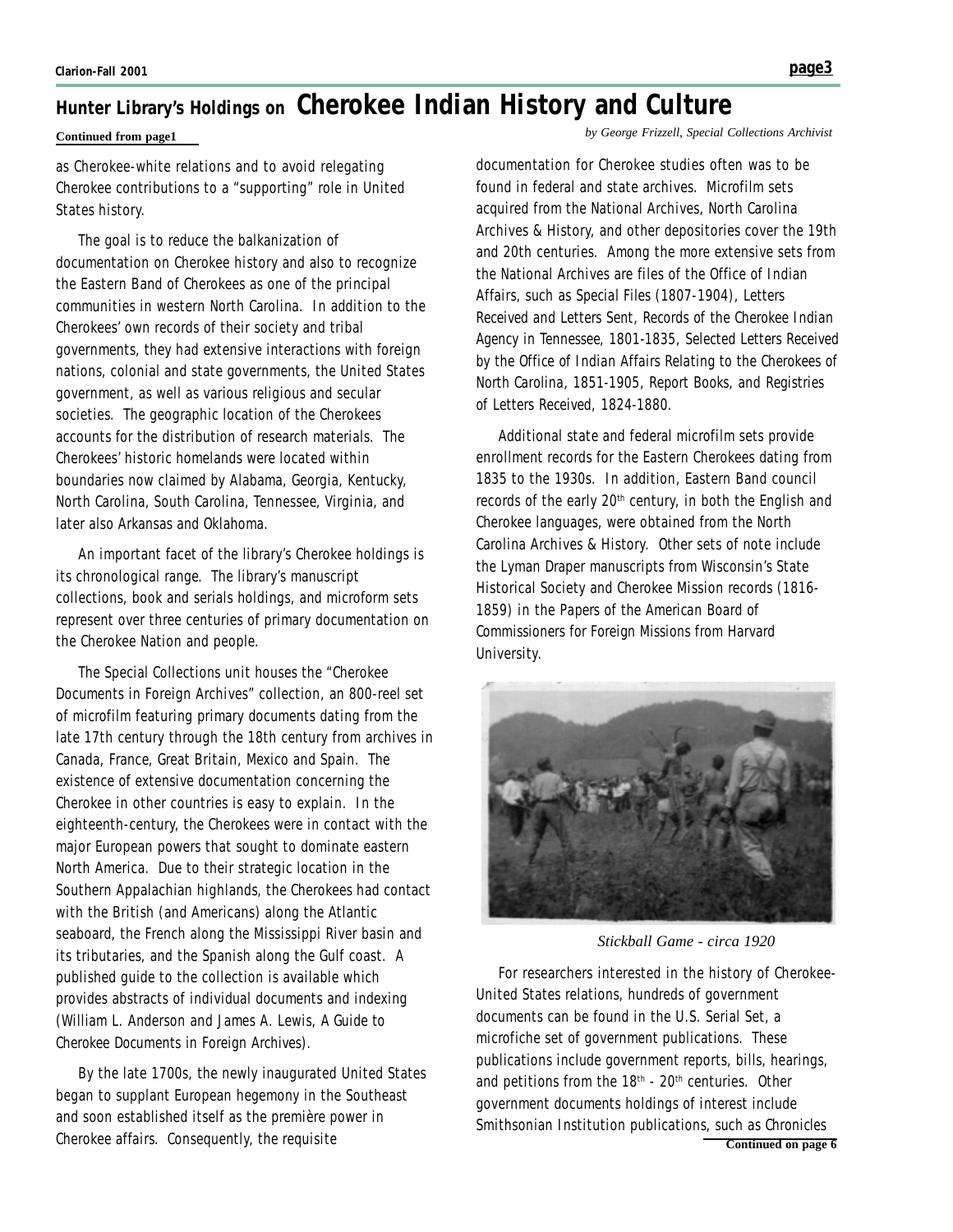# **News about the Library Facility**

*by Bil Stahl, University Librarian*

If you haven't been in the library for a while, we think you'll be pleasantly surprised by the changes that have been made. First, the main floor and grand stairwell of the library were re-carpeted during the summer. f you haven't been in the library for a while, we think you'll be pleasantly surprised by the changes that have been made. First, the main floor and grand We used carpet tile that will enable us to more easily accommodate changes in the layout of bookshelves, etc. The carpeting gives the library a fresh look.



*Out with the Old - In with the New!*

We also changed the layout of the main floor to make the collections and areas more inviting. This included rearranging the current journal collection, combining the browsing and new book areas, creating a new informal seating area and eliminating two shelving ranges next to the main stairwell. The public computers used for searching the library's collections were spread out to create a more pleasing space for their users. All of this has given the main floor between the circulation desk, elevator and reference collection a much more open feel and has enabled us to increase the seating in the area. Many students today seem to prefer sitting in high traffic areas, so we have provided spaces where they can "see and be seen" while they work in the library.

The green books (*National Union Catalog,* etc*.*) that lined the walls around the public computers have been

moved to the ground floor. The walls have been patched and painted. We hope to begin using these walls to display art and other exhibits that can readily be seen as one enters the library.

We are continuing to explore the idea of placing a café on the main floor of the library. This is looking like a good possibility. Having a café in the library would prevent students from having to choose between getting something to eat or doing their library research project. Now they will be able to do both in the same place. Several academic libraries have already installed cafés within their facilities and are reporting good success and few problems with them.

An Interior Design class is looking at how the monumental stairwell by the entrance on the main floor can be used more effectively as a design element in the building. This is an interesting, real-world challenge for the class and a project the library is eager to have done. The stairwell is such a large presence by the main entrance that it should be more of a design element. We have also been considering creating an informal seating arrangement and a small gallery area on the ground floor of the stairwell.

The library has begun to investigate the feasibility of moving the Maps and the Curriculum and Instructional Materials Center off of the mezzanines and locating them on the ground floor. This would make both services more visible and accessible and also would add some "life" to the ground floor. We are still in the early stages of considering this possibility.

The quality of the library environment directly affects library use. While the Hunter Library facility is better than many, it can always be improved. Your comments and suggestions on how we can do this are always welcome.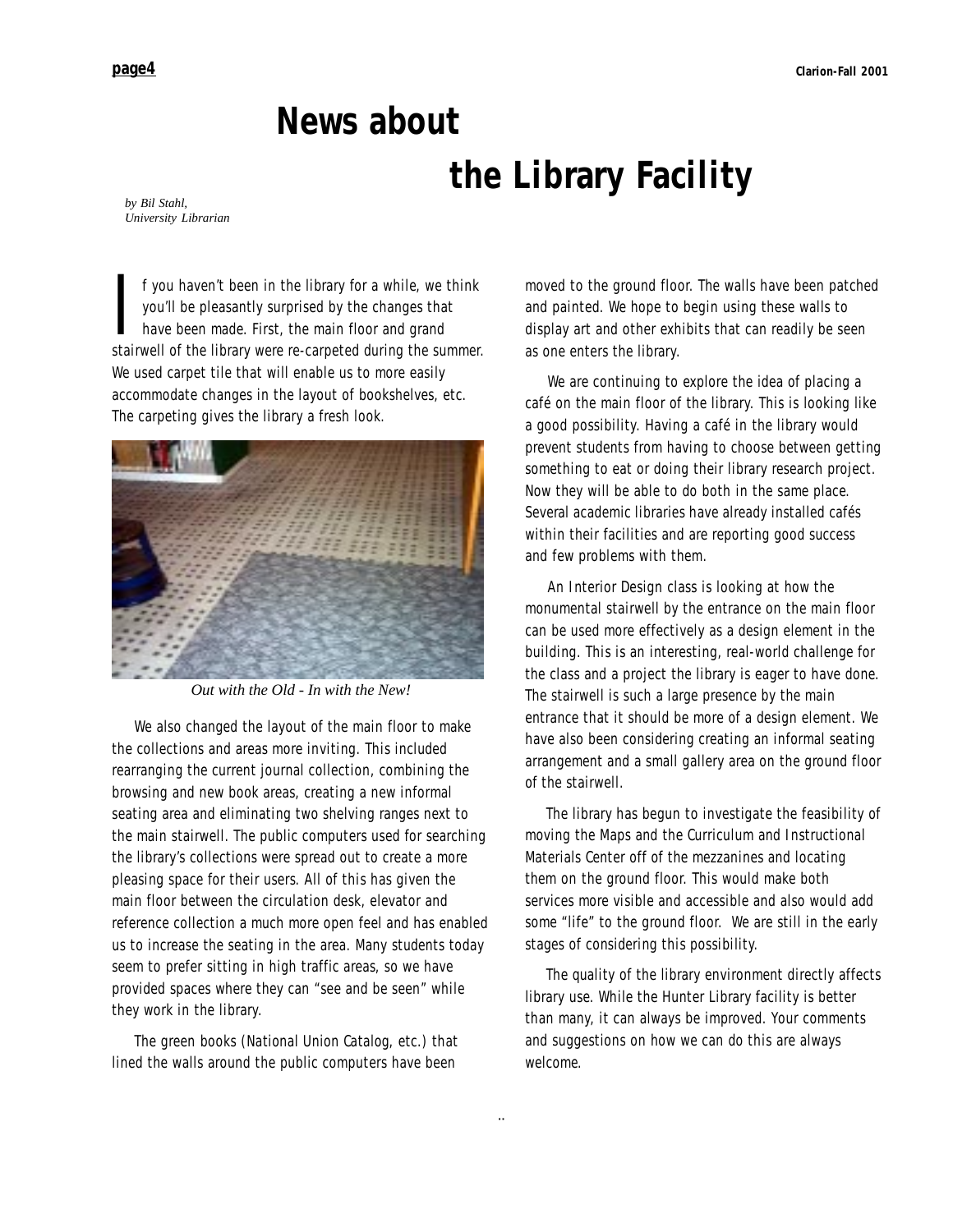

## **Janisse Ray, activist author, visits Hunter Library**

*Ms. Ray pictured center*

*by Nan Watkins, Referemce Librarian*

Fall Semester got off to a running start in Hunter Library with a reception for Janisse Ray, environmental activist and<br>author of *Ecology of a Cracker Childhood*. Ray was on campus to deliver this year's Freshman Convocat all Semester got off to a running start in Hunter Library with a reception for Janisse Ray, environmental activist and author of *Ecology of a Cracker Childhood.* Ray was on campus to deliver this year's Freshman Convocation address and to take part in a panel discussion on issues of environmental concern. The reception, held Tuesday morning, August who will be using *Ecology of a Cracker Childhood* in their classes during the semester.

The current exhibits on the first floor of the library are based on themes from Janisse Ray's book. Growing up in a junkyard in south Georgia, Ray gradually became conscious of her lost heritage of the longleaf pine. The fire forest, which once covered some 85 million acres along the Southeast coastal plains, has been decimated, thus ruining the habitat for many other plant and animal species. Today less than 10,000 acres of virgin growth remain. The exhibits include photographs and information on recovery efforts of the fire forest, as well as longleaf pine cones and a branch of that noble tree from the WCU Herbarium. ¨

It's the Library! It's the Web! It's Hunter Library<br>It's Hunter Library

n the last five years, the World Wide Web has become a<br>hugely important method for delivering information to<br>the public. The dot-com revolution may be undergoing<br>a financial slump but the Web is here to stay. Twenty years hugely important method for delivering information to the public. The dot-com revolution may be undergoing a financial slump, but the Web is here to stay. Twenty years ago, the library was the only place on campus to find materials for research. Today there is competition: many students will tell you that the Web is more important to their educational success than the library.

How is Hunter Library addressing this competition? By providing the highest quality Web-based resources and services to students and faculty, our Web site becomes an extension of the physical library and offers research materials that can be accessed by residential, off-campus,

#### *by Dana Edge, Reference Librarian*

and distance education students anywhere in the world. Through our site, we provide 100 subscription databases as well as research guides and services such as interlibrary loan. In the last academic year, Hunter librarians taught over 200 classes to more than 4000 students using the library's Web site as a prominent feature in each of those classes.

So does this mean that "everything is on the Web?" Absolutely not! But if you want to find a good, oldfashioned book in the library you can now look it up in the Library Catalog which is located in cyberspace.

Regular users have probably noticed a new look to our Web site. Actually, it's more like a "face lift" than a major revision as the links and organization are the same as before. With the help of English major James Hogan, we updated the home page to make it easier and quicker to use. Over the next year we will be completely renovating the site and evaluating everything from the content we offer to graphic design and the ability of people with differing abilities to use it.

¨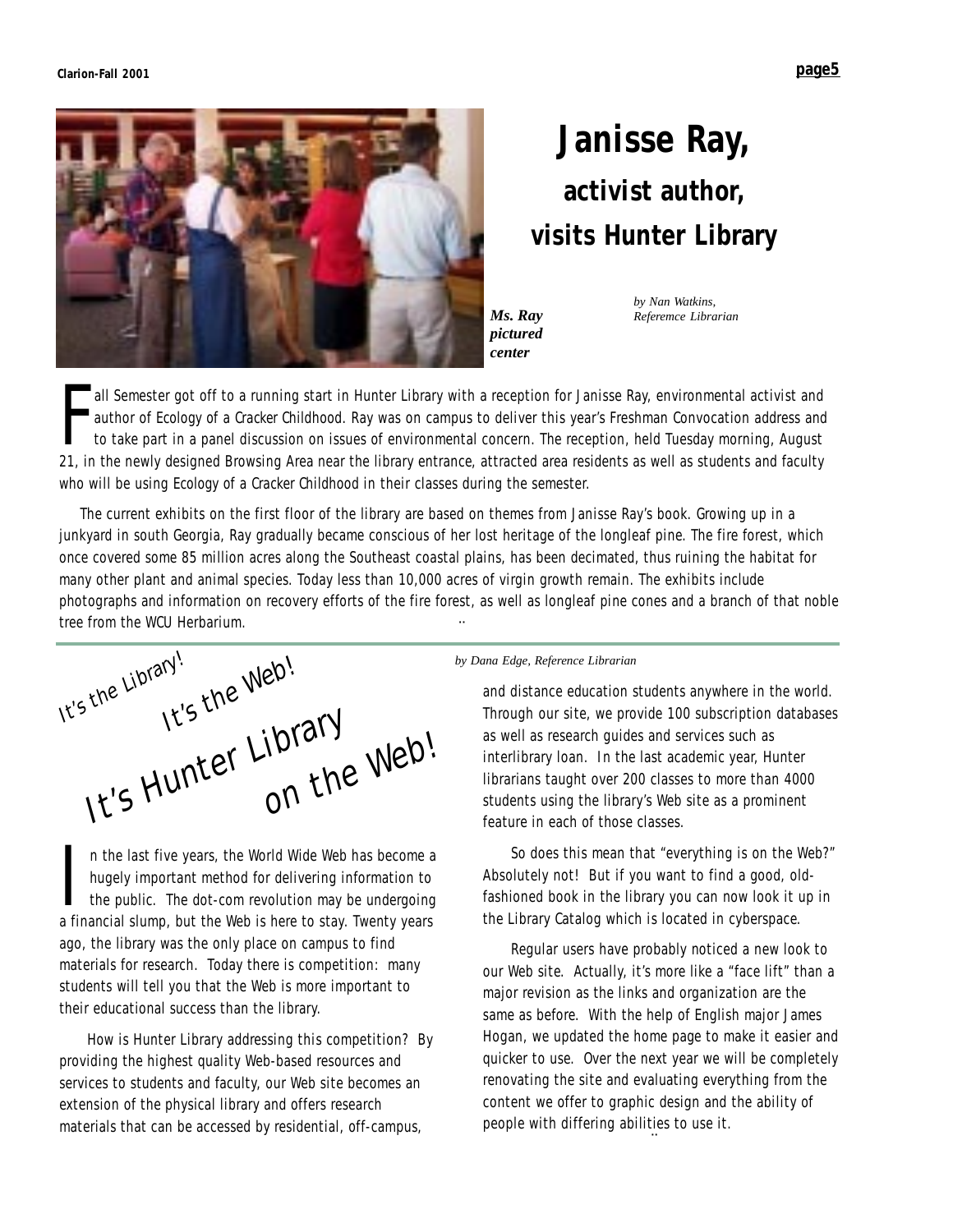**Continued from page3**

### **Cherokee Indian History and Culture** *by George Frizzell, Special Collections Archivist*

#### *of Wolftown: Social Documents of the North Carolina Cherokees, 1850-1862*.

The library's holdings of books feature both general and specific works on the Cherokees. Also included are booklets on a variety of topics, such as the Cherokee Little People and Nikwasi Mound in Franklin. In addition, the library is fortunate to have dozens of doctoral dissertations on Cherokee studies, including health and language studies as well as historical or anthropological research.

There is a number of current subscriptions and retrospective holdings of journals and newspapers that frequently feature articles on the Cherokees. Among the titles are *American Indian Culture & Research Journal*, *American Indian Quarterly*, *Ethnohistory*, *Journal of Cherokee Studies*, and *Southern Indian Studies*. Newspapers of note include the *Cherokee Phoenix* (1828 – 1834), *Cherokee Advocate* (Tahlequah, Oklahoma; 1844 - 1846, 1870 – 1906), and *Cherokee One Feather* (1966 – 2000).

Scattered through a wealth of materials are "gems" for the researcher. Special Collections alone houses dozens of postcards dating from the early to the mid-1900s that feature the Eastern Band Cherokees, such as craft shops, artisans, and the town of Cherokee. Also in the unit's holdings are a Bible printed in the Cherokee language prior to the Civil War, a list of the Civil War veterans featuring twenty Cherokee soldiers, and an 1892 report on the Eastern Band with dozens of pictures.

#### **Cherokee Phoenix Project**

In the coming months, the library plans to make articles from the *Cherokee Phoenix* available on a Web site. The *Cherokee Phoenix* was the national newspaper of the Cherokee Nation published from 1828 to 1834, a period of dramatic political, social and economic changes for the Cherokees and prior to the forced removal to Indian Territory in 1838. During the years the Cherokees' published the *Phoenix* they had managed to retain homelands in parts of western North Carolina, northern Georgia, southeastern Tennessee and northeast Alabama.

*Hunter's Clarion* will feature another article on the Phoenix Project when files become available online.

¨



Buchanan

**Hunter Library** *welcomes . . .* .

. . . its newest librarian, Heidi Buchanan. Ms. Buchanan graduated from UNC's School of Information and Library Science last December, with a specialization in academic librarianship. She began her career in Davis Library at UNC-CH, helping students and faculty with research in the social

sciences, humanities, and business. In January she came as a part-time librarian to Hunter where she took on special projects and continued to gain experience in reference. With the many positive changes she saw taking place at Hunter Library, Ms. Buchanan wanted to be part of the new feel and look. Hunter welcomes Ms. Buchanan and expects to benefit from her research interest in the behavioral sciences as we address the information needs of the WCU community. ¨

#### **New Appointment**

What do the WCU student in the Netherlands, the faculty member working on an article at home, and the baseball player in an out-of-town game have in common? They all need to do research and they can't come to the library. For these people, and many others, the Hunter Library Web site serves as their gateway to research materials.

Because of the visibility of our home page (it is the most visited site at WCU) and the importance of the information it contains, we decided it was necessary to have someone dedicated full-time to development of this facet of customer service. Dana Edge, who has been a Reference Librarian at Hunter since 1995, is the new Web Services Librarian. Dana is now working with a team to maintain the current site and, in addition, she will coordinate a complete revision of the entire site. This will involve testing the site to be sure users can easily find what they need, working with graphic designers for a professional look, and organizing over 4000 separate pages and images in a logical manner. "Developing a Web site is a huge effort. Everyone in the library will be involved at some level," Dana says. ¨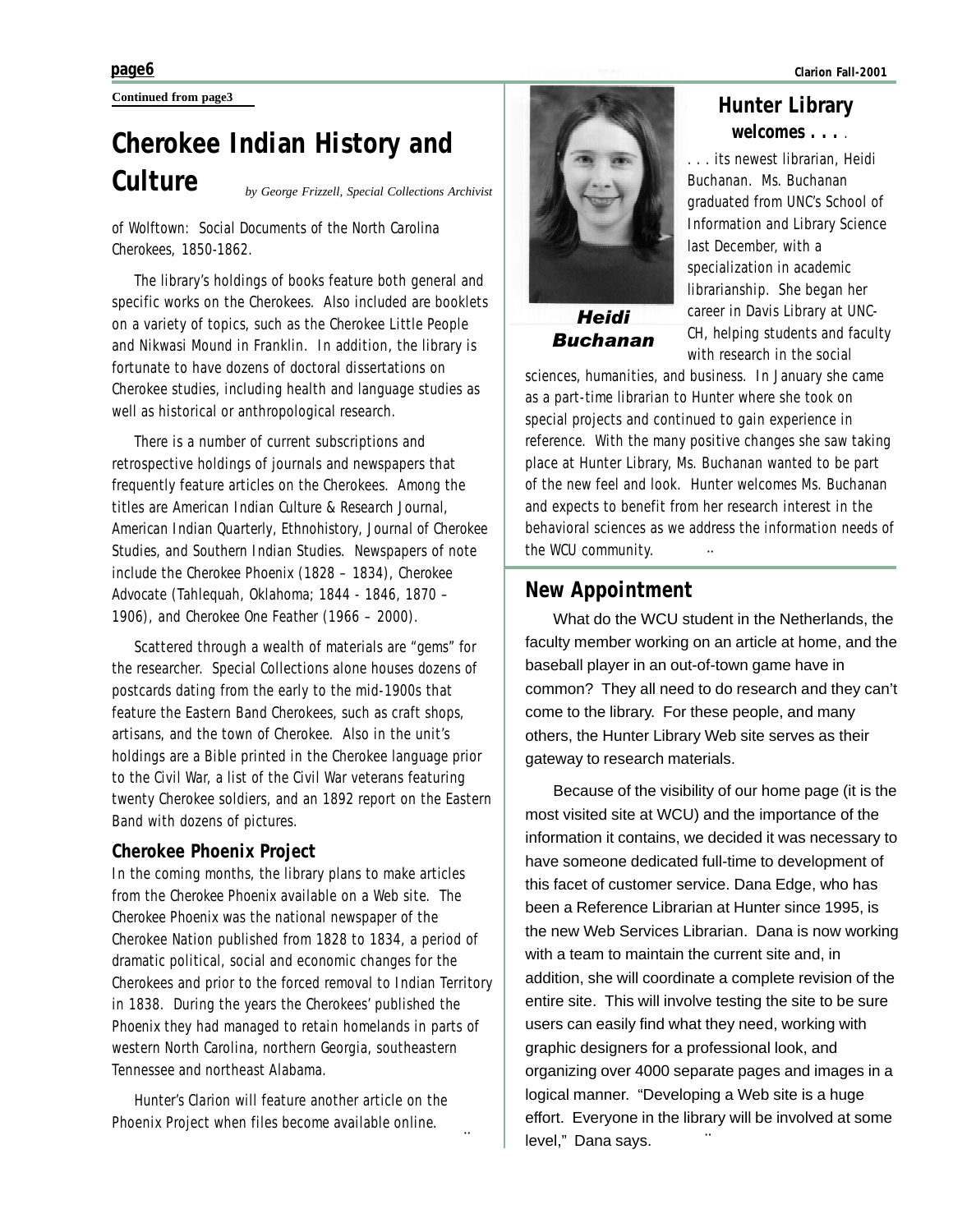### *Help me if you can. . .*

The Prozac has asked her PSYCH 101 students to<br>write a paper on romantic relationships. She to<br>the students that they can find the information is write a paper on romantic relationships. She tells the students that they can find the information anywhere, but to make sure that the information is "scholarly." John Student returns to his dorm room, orders a pizza, and starts to do his research on the Internet. "This is easy," he says, typing "romantic relationships" into his favorite search engine – AltaVista, "I got over 3 million hits!" Four hours later, John is still plowing through pages of personal ads, dating guides, and other information that he is pretty sure isn't "scholarly." "I guess I should probably go and see what they have at the library," John decides, "I think I need some help."

"HELP!" is the theme song for Freshman **Orientation** this year.



*Keeping your head above water*

Research overload has set in due to the combination of the information explosion and new technologies enabling us to find all of this information. The challenge of doing "library" research is no longer "HELP me find *something* (*anything*) on this topic," but "HELP me find the *best* information on this topic." The difficulty is that students (and Jane and John Doe) don't know about this new challenge. The false impression is that it's all on the Web and that something (anything) is still good enough. They need a librarian's HELP and don't know it!

This is one of the challenges librarians face when meeting with 50+ sections of freshman English students in the Fall term. Each year we try something a little different to introduce them to the library and information resources.

¨

*by Betsy Whitley, Referemce Librarian*

In the classroom portion this year, we plan to roll up our sleeves and dive into two of Hunter Library's online databases— the Library Catalog and *Academic Search Elite*. The quality of information found here is much more certain than that of the majority of Web pages found on the Internet.

(The masterstroke is that the techniques used in searching these two databases well are the same as those needed to search the World Wide Web *very well*. Techniques librarians demonstrate cross over to many databases and Web search engines).

Using the Library Catalog to find books, videos, Government Documents, etc. is very easy, and therefore, it is easy to demonstrate. (We show off advanced search methods later). The catalog is part of a group effort of the Western North Carolina Library Network, consisting of libraries at UNC-Asheville, Appalachian State and WCU. Materials owned by the other two libraries are also in the catalog and our students, faculty and staff can borrow most of them using a delivery service called ABC (Asheville, Boone, Cullowhee) Express.

*Academic Search Elite* is one of the 90 or so bibliographic databases provided on the library's home page at http://www.wcu.edu/library/. It is a multidisciplinary database that indexes articles from thousands of magazines, newspapers and journals. What delights its users is that ASE provides not only article citations, but entire articles as well. Students, faculty and staff of WCU can even access this and other databases at home, with the appropriate computer set-up.

With over a thousand freshman English students to meet, Reference Librarians sometimes feel that we need all the HELP we can get! It is our largest instruction initiative of the year and one that the librarians are absolutely dedicated to providing. We see this as our first step in helping develop information competencies in WCU students. Some say these competencies are the literacy of the 21<sup>st</sup> century. Finding, evaluating and using appropriate information are skills necessary for employment, life-longlearning, and empowered consumerism and citizenship.